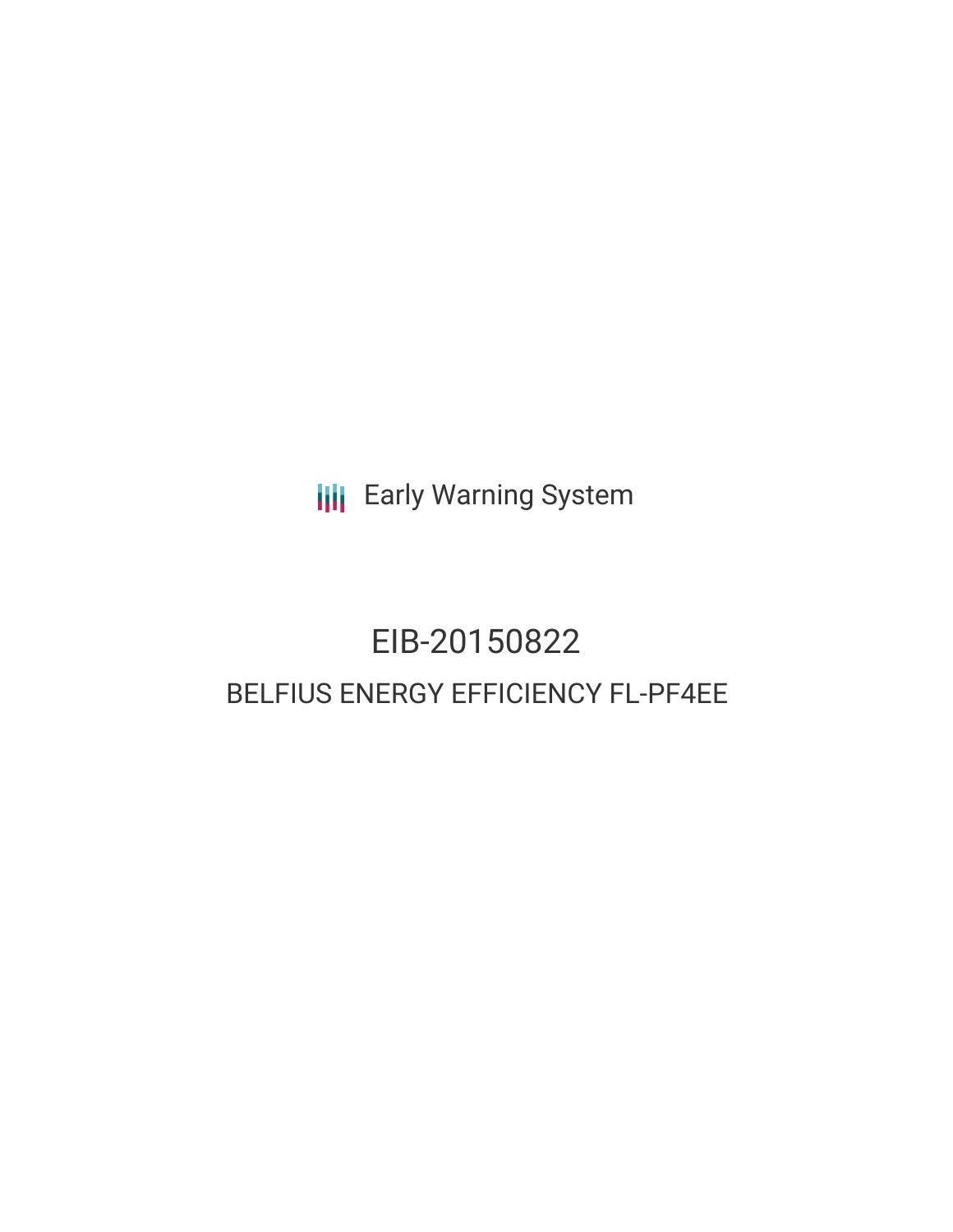# **Quick Facts**

| <b>Countries</b>               | Belgium                        |
|--------------------------------|--------------------------------|
| <b>Financial Institutions</b>  | European Investment Bank (EIB) |
| <b>Status</b>                  | Approved                       |
| <b>Bank Risk Rating</b>        | U                              |
| <b>Voting Date</b>             | 2016-12-09                     |
| <b>Borrower</b>                | <b>BELFIUS BANQUE SA/NV</b>    |
| <b>Sectors</b>                 | <b>Education and Health</b>    |
| <b>Investment Amount (USD)</b> | $$84.01$ million               |
| <b>Project Cost (USD)</b>      | \$112.02 million               |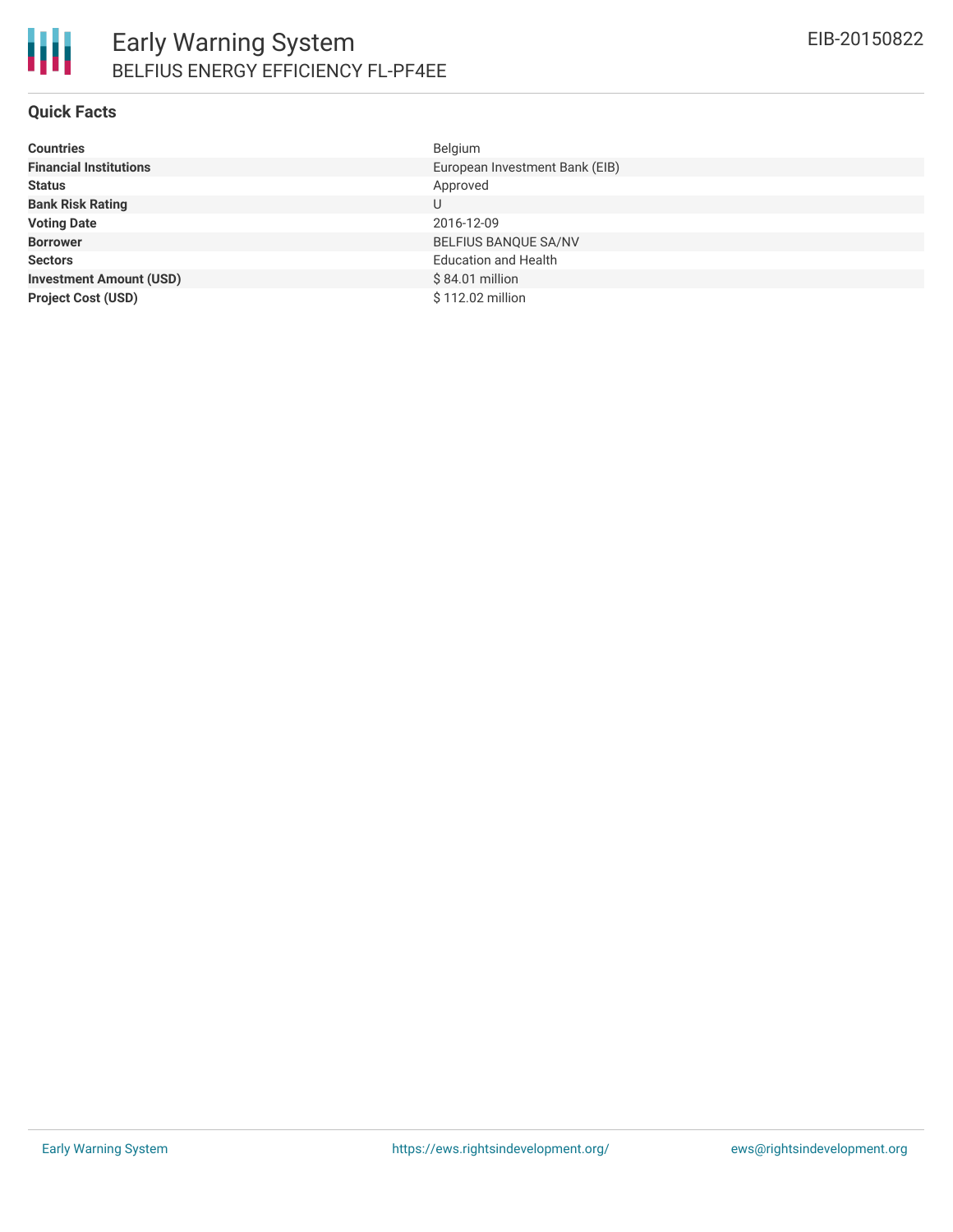

# **Project Description**

This project will finance investments targeting energy efficiency measures undertaken by small and medium-sized enterprises and Midcaps in Belgium. The proposed operation relates to the financial instrument called the Private Finance for Energy Efficiency.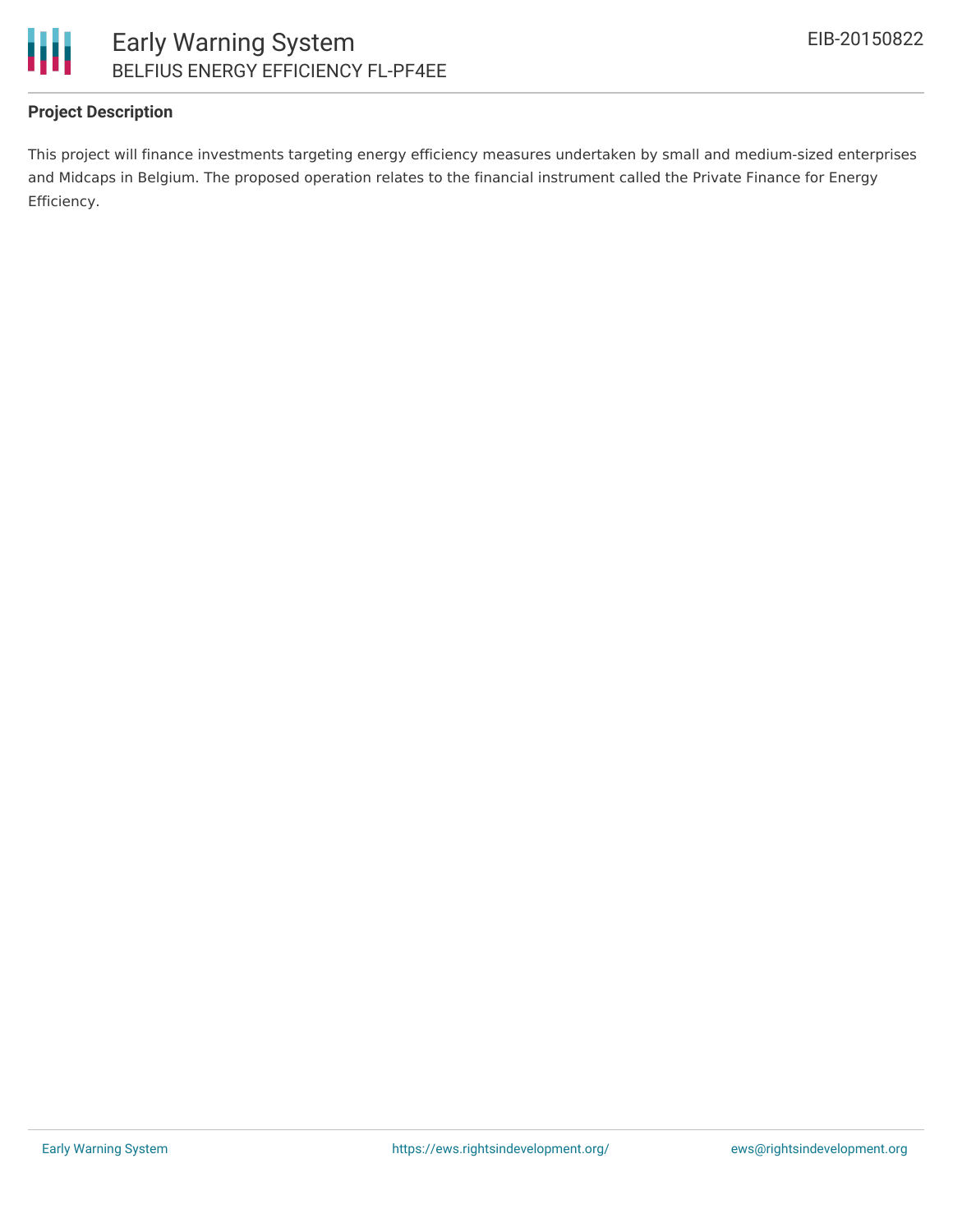

#### **Investment Description**

European Investment Bank (EIB)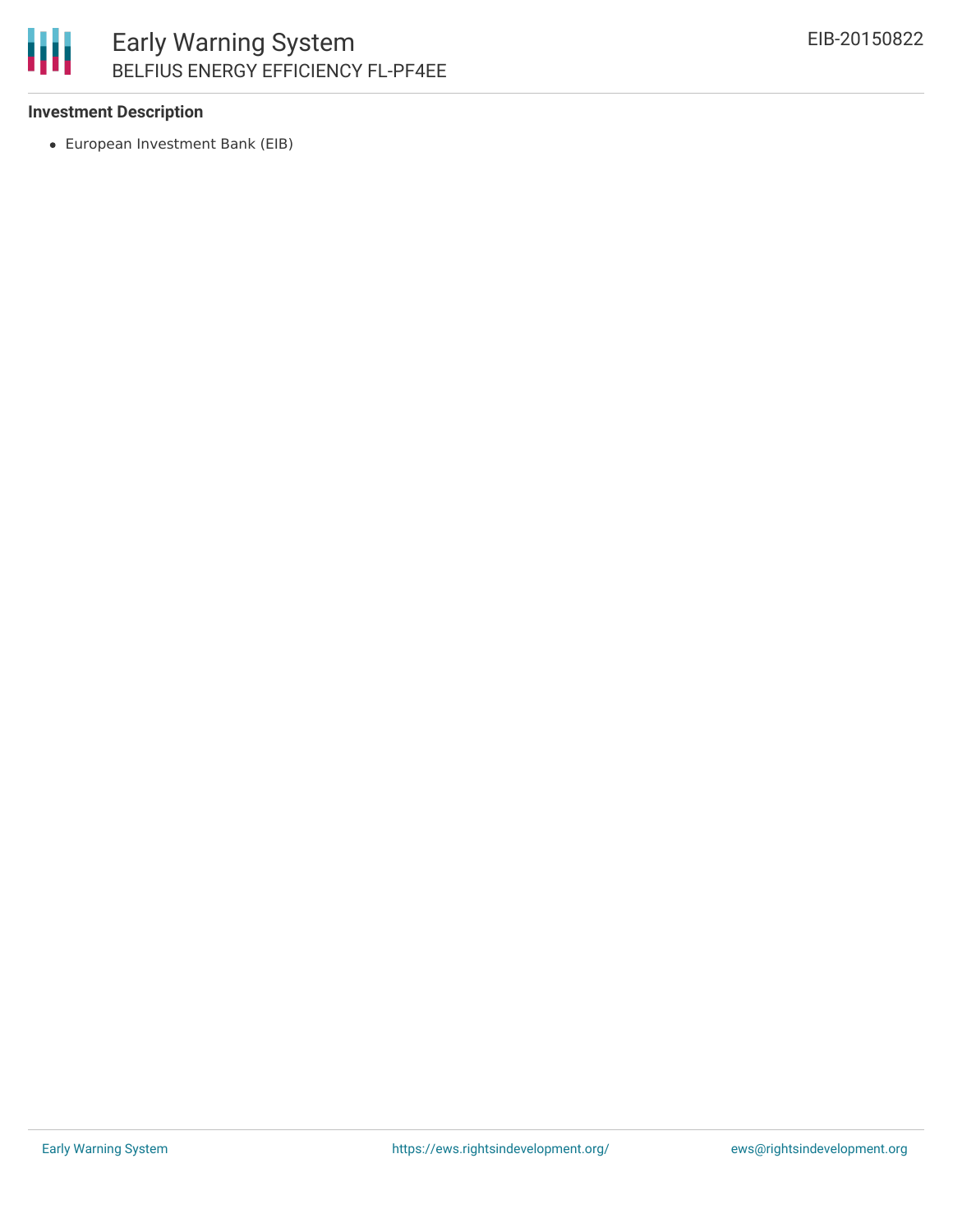### **Contact Information**

#### ACCOUNTABILITY MECHANISM OF EIB

The EIB Complaints Mechanism is designed to facilitate and handle complaints against the EIB by individuals, organizations or corporations affected by EIB activities. When exercising the right to lodge a complaint against the EIB, any member of the public has access to a two-tier procedure, one internal - the Complaints Mechanism Office - and one external - the European Ombudsman. A complaint can be lodged via a written communication addressed to the Secretary General of the EIB, via email to the dedicated email address complaints@eib.org, by completing the online complaint form available at the following address: http://www.eib.org/complaints/form, via fax or delivered directly to the EIB Complaints Mechanism Division, any EIB local representation office or any EIB staff. For further details, check: http://www.eib.org/attachments/strategies/complaints\_mechanism\_policy\_en.pdf

When dissatisfied with a complaint to the EIB Complaints Mechanism, citizens can then turn towards the European Ombudsman. A memorandum of Understanding has been signed between the EIB and the European Ombudsman establishes that citizens (even outside of the EU if the Ombudsman finds their complaint justified) can turn towards the Ombudsman on issues related to 'maladministration' by the EIB. Note that before going to the Ombudsman, an attempt must be made to resolve the case by contacting the EIB. In addition, the complaint must be made within two years of the date when the facts on which your complaint is based became known to you. You can write to the Ombudsman in any of the languages of the European Union. Additional details, including filing requirements and complaint forms, are available at: http://www.ombudsman.europa.eu/atyourservice/interactiveguide.faces